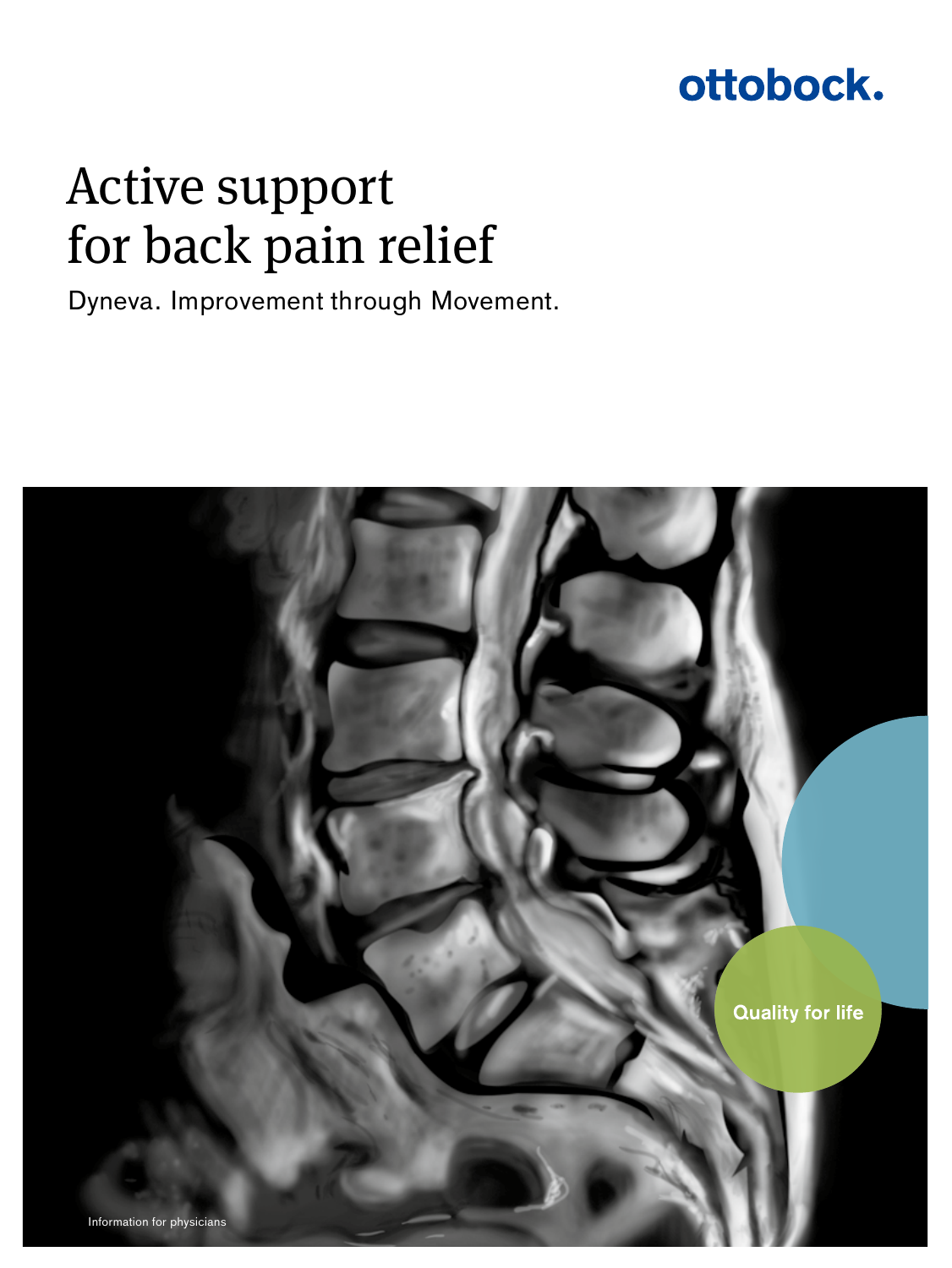## The most widespread cause of illness Back pain causes 40 million days of sick leave<sup>1</sup>



According to Dr. Sylvia Schreyer, Senior Consultant in the Spinal Injuries Unit at Schön Klinik in Nuremberg/Fürth, back pain is often non-specific, without any anatomical or functional cause. In those cases where specific back pain is diagnosed, the cause is often degeneration of various segments of the spine.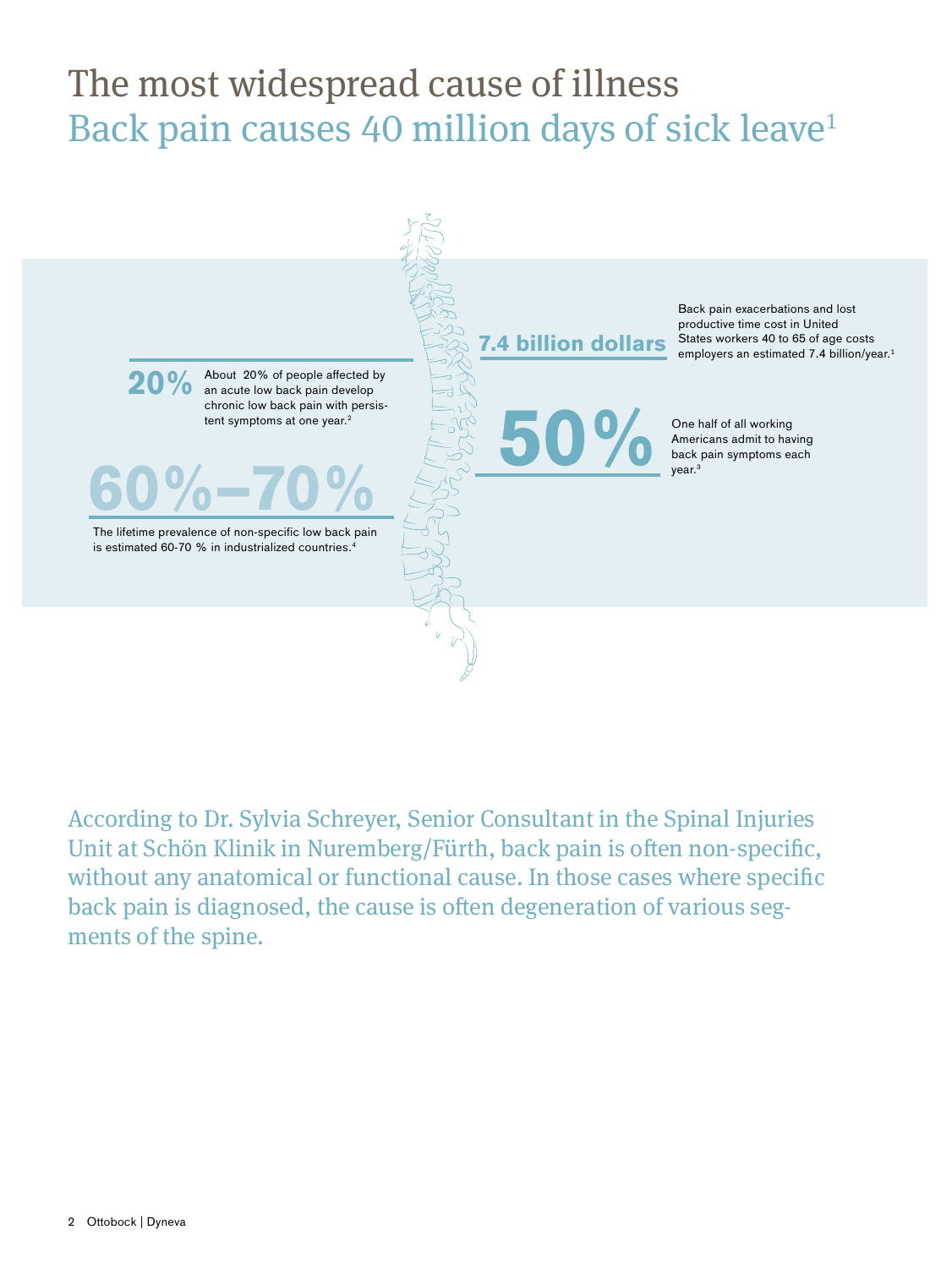## Above-average patient compliance High level of acceptance by patients

**66%** say that wearing a brace reduces their pain.<sup>5</sup>

**96%** say the brace provides them with a sense of security.<sup>5</sup>



Sources on p. 7

#### **Use of orthotic devices**

A 2014 study by eurocom e.V. shows that patients who wear prescribed orthotic devices found them very helpful and said they deliver above-average benefits. Our many years of experience in the field of orthotics testify that:

- There is great willingness to try all conservative treatment options
- Patient compliance is particularly high for braces that are used on a daily basis
- Motivated users who have been briefed on the use of their brace achieve good results with them.

A study on spinal stenosis has clearly defined the link between the use of lumbar braces and the patient being able to walk greater distances. Patients with these symptoms benefit from the stabilisation provided, which can have a positive, alleviating effect on pain levels.<sup>6</sup>

Reason enough, therefore, for us to introduce the Dyneva, which extends the patient's entire spinal column during movement.7 Thanks to the properties described above, the brace not only gives the patient a sense security, but at the same time reduces pain and increases mobility.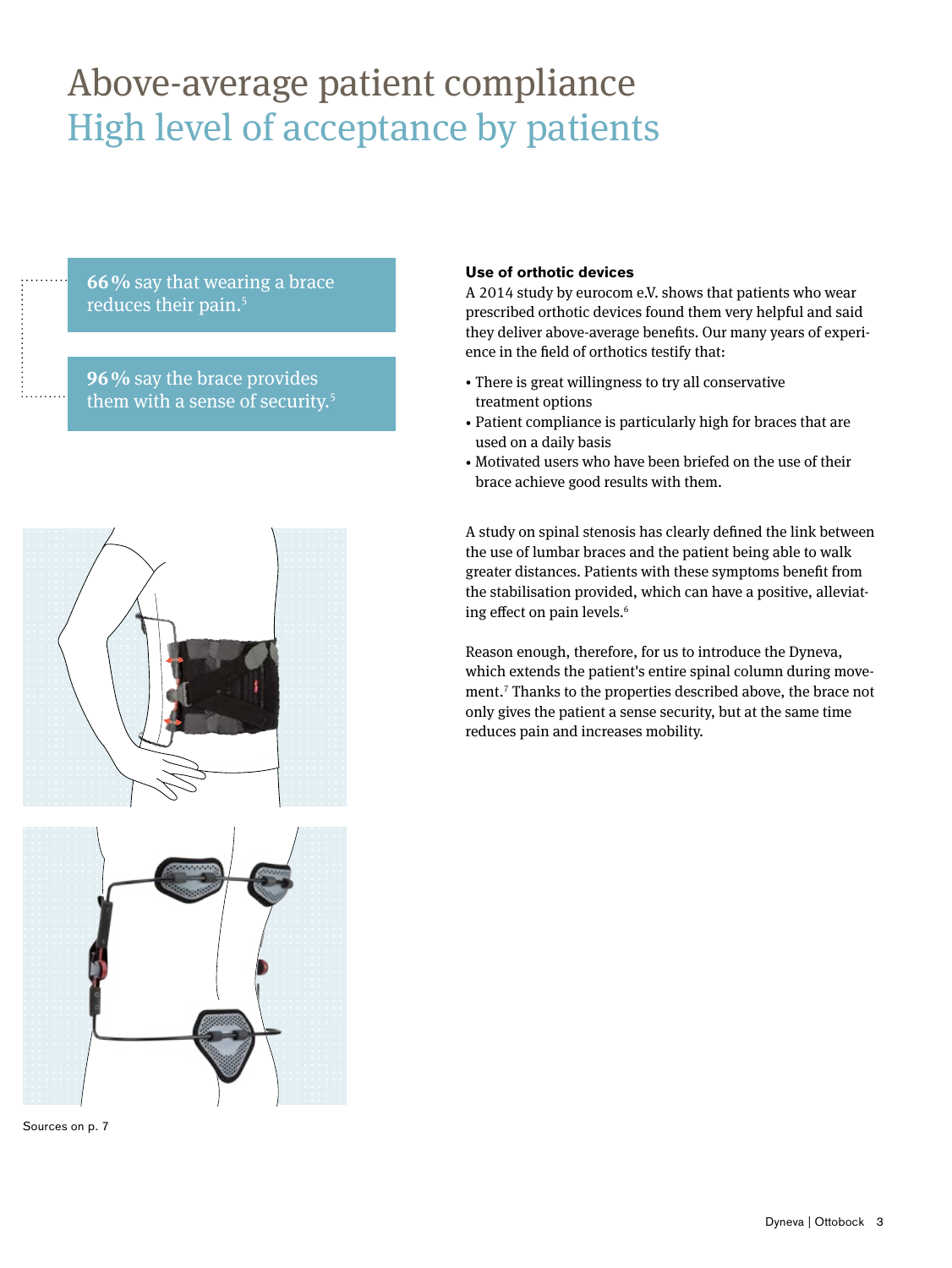## How the Dyneva works Extension through movement

#### Benefits at a glance

- Unique spring mechanism extends the spine in motion
- Biomechanically and clinically tested
- Regulates muscle strength dynamically
- Sustainably reduces the load on motion segments and facet joints

With its unique spring mechanism, the Dyneva successfully and sustainably reduces the compression of motion segments and facet joints caused by muscle strength and extends the lumbar spine. As a result, the entire spinal column is extended during movement, which in turn can lead to a widening of the spinal canal. This enables users not only to walk greater distances, but also to participate actively in everyday life.



Spinal stenosis, often caused by the formation of osteophytes in the spinal canal, plus degeneration and the resulting inflammatory capsular ligament structures and protrusions which can narrow the spinal canal. **1**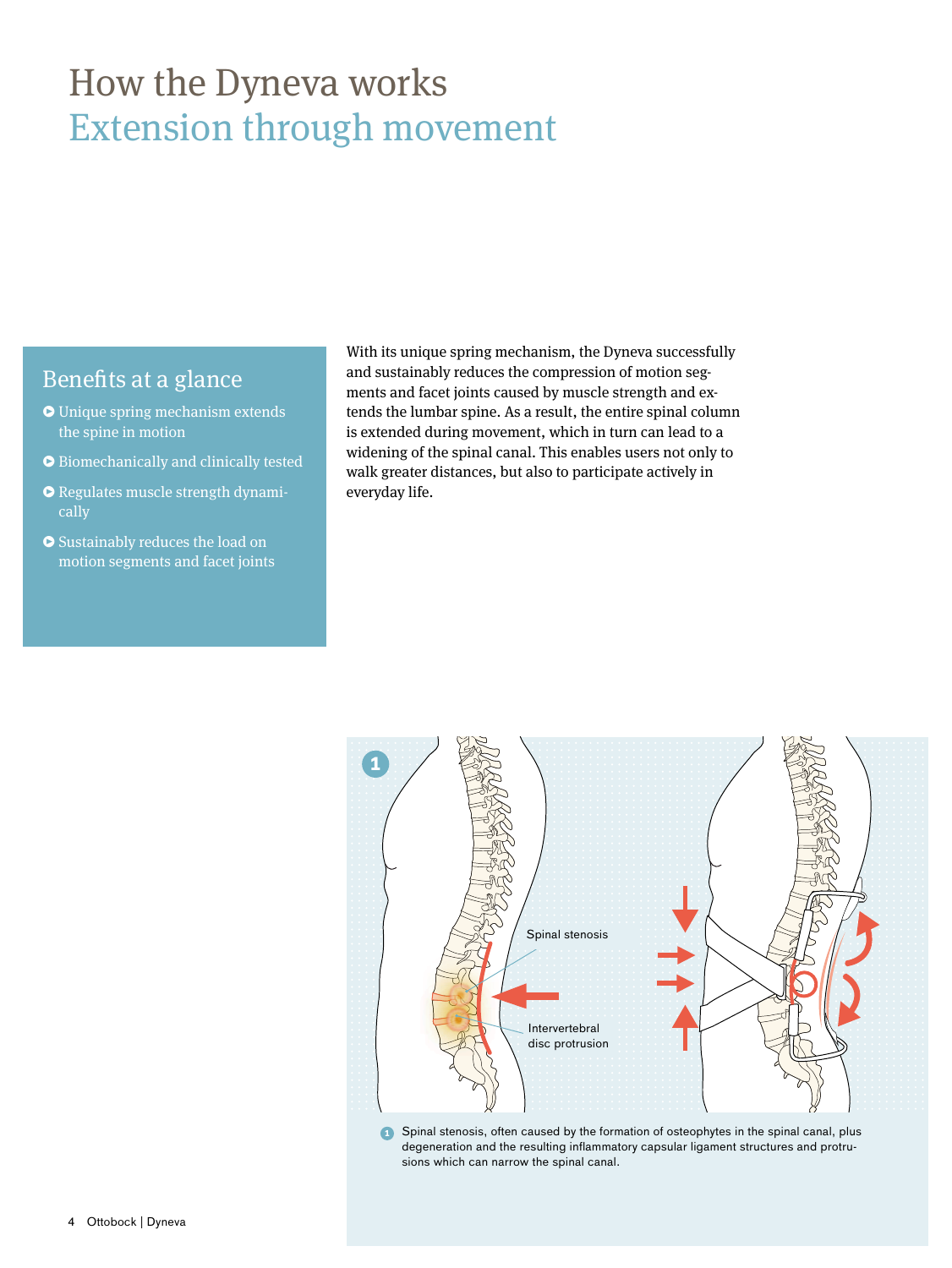

*"What's special about the Dyneva is its spring mechanism, which can alter the position of the spine."*

Dr. Klaus J. Schnake, Senior Consultant and Medical Director of the Spinal Injuries Unit at Schön Klinik in Nuremberg/Fürth, developed the Dyneva together with a group of experts from the Clinical Excellence Circle. This brace was developed specifically to support lumbar spine conditions in normal, everyday movements. According to Dr. Schnake, the key benefit of the Dyneva brace lies in extending the patient's radius of action – a factor which also improves their quality of life.



**2** The highly magnified image of the muscle fibres shows the compacted, painful muscle structure. **2** The highly magnified image of the muscle fibres shows **3** The Dyneva extends dynamically and reduces compression

caused by muscle strength. This effect becomes perceptible during movement.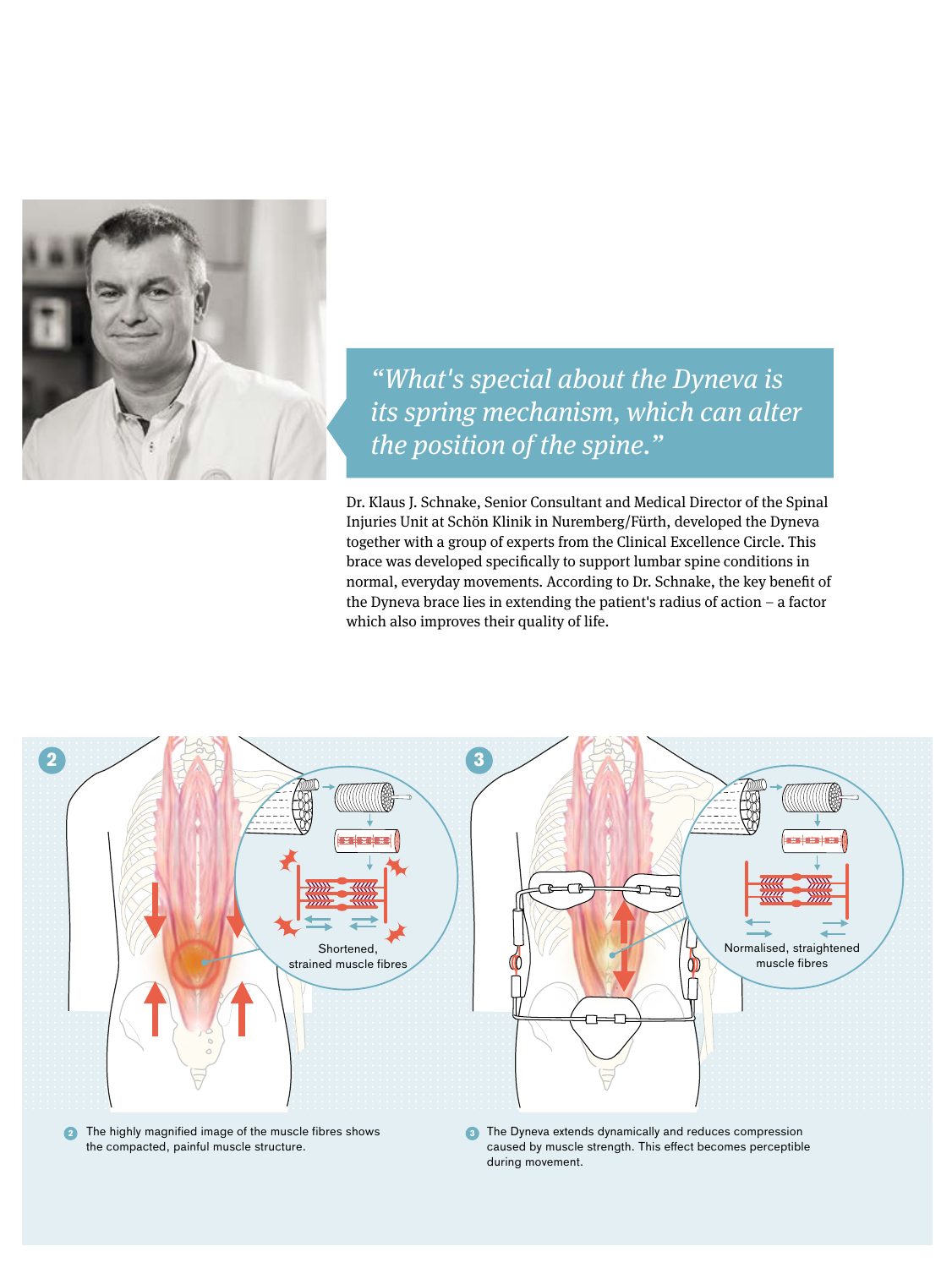### Sick leave for back pain? No thanks! Improvement through Movement.

Help us to change attitudes! Conscious and deliberate movement – rather than immobilisation – has the greatest impact on the efficacy of the Dyneva

Unlike conventional braces, the Dyneva focuses on promoting physical activity and thus maintaining a normal lifestyle. A user survey in clinical practice showed that use of the Dyneva reduced pain significantly, enabled users to walk further, with a physiological gait pattern. Patients with lumbar-spinal problems found that wearing the Dyneva for just two to four hours per day during physical activity, was enough to reduce their pain.



#### Benefits to the patient

- **•** The brace only needs to be worn during active movement
- Patients confirm that the brace is easy to don and doff.
- High patient compliance due to its open-back construction
- Patients are soon able to resume activities of daily living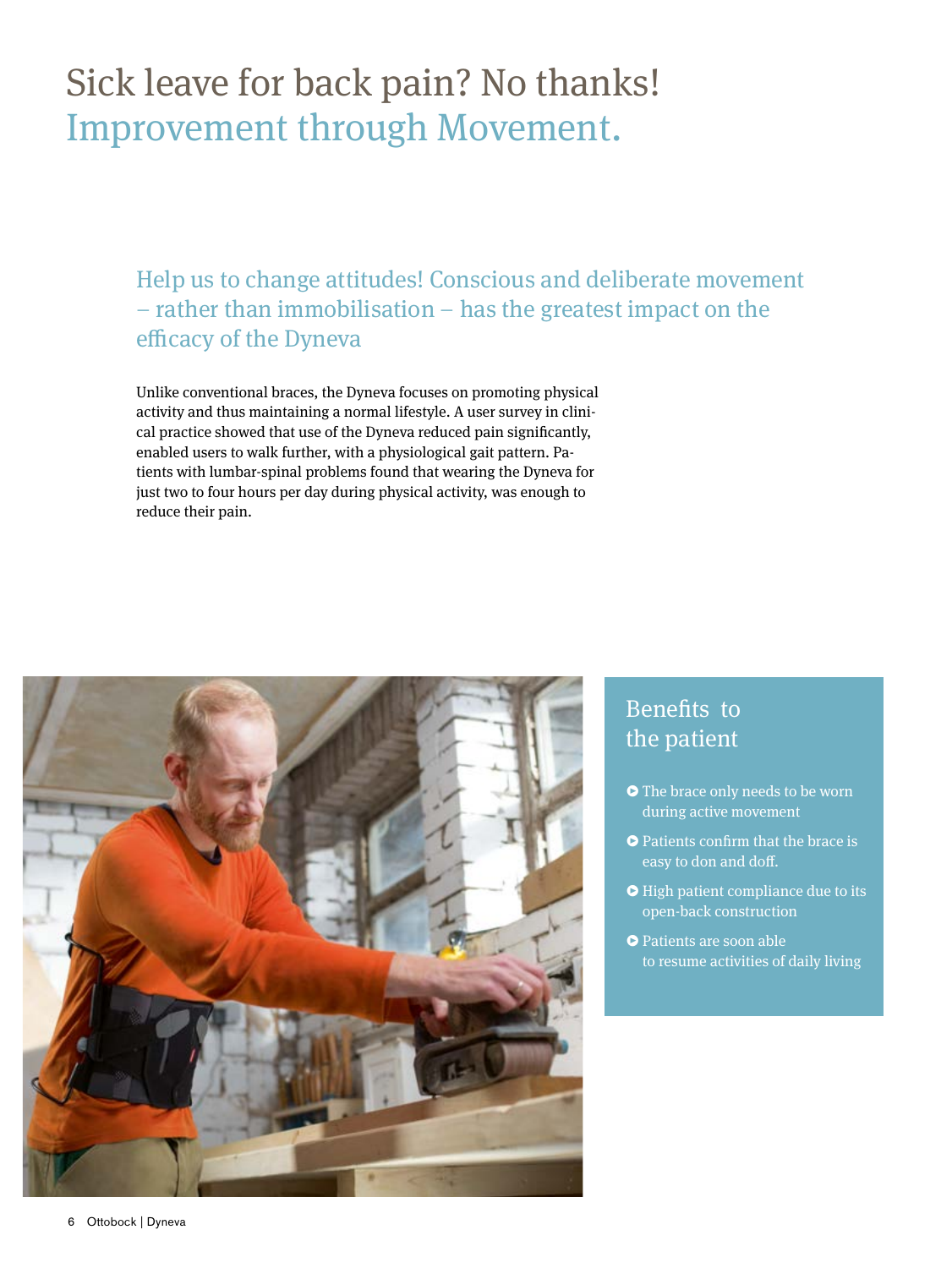### Dynamically combatting pain Summary of indications

#### Three key medical-history questions for Dyneva patients:

- Is the patient's leg pain related to the distance they walk?
- Does the pain lessen when they are seated?
- Does the patient feel increased pain in the lumbar spine when lying down or when standing for longer periods?

#### Indications at a glance

- **Lumbar spinal stenosis**
- Lumbar facet joint syndrome
- **Lumbar nerve root irritation** (lower back pain, sciatica)
- Lumbar instability (e.g. spondylolisthesis, spondylolysis)
- **•** Intervertebral disc prolapse and protrusion of the lumbar spine

#### **Sources**

- [1] Spine (Phila Pa 1976). 2006 Dec 15;31(26):3052-60, Back pain exacerbations and lost productive time costs in United States workers, Ricci JA, Stewart WF, Chee E, Leotta C, Foley K, Hochberg MC. http://www.ncbi. nlm.nih.gov/pubmed/17173003
- [2] http://www.ninds.nih.gov/disorders/backpain/detail\_backpain.htm 2015 National Institute of Neurological Disorders and Stroke
- [3] Jensen M, Brant-Zawadzki M, Obuchowski N, et al. Magnetic Resonance Imaging of the Lumbar Spine in People Without Back Pain. N Engl J Med 1994; 331: 69-116.
- [4] This total represents only the more readily identifiable costs for medical care, workers compensation payments and time lost from work. It does not include costs associated with lost personal income

due to acquired physical limitation resulting from a back problem and lost employer productivity due to employee medical absence. In Project Briefs: Back Pain Patient Outcomes Assessment Team (BOAT). In MEDTEP Update, Vol. 1 Issue 1, Agency for Health Care Policy and Research, Rockville

- [5] Eurocom e.V.(2014). Mehr Lebensqualität, weniger Schmerzen. Retrieved from www.eurocom-info.de
- [6] Levendoglu F, et.al. Turkiye Klinikleri Journal of Medical Sciences, 2009, The effect of corset on walking time in Lumbar Spinal Stenosis.
- [7] Brüggemann et al., Institute of Biomechanics and Orthopaedics at the German Sport University Cologne (2015).